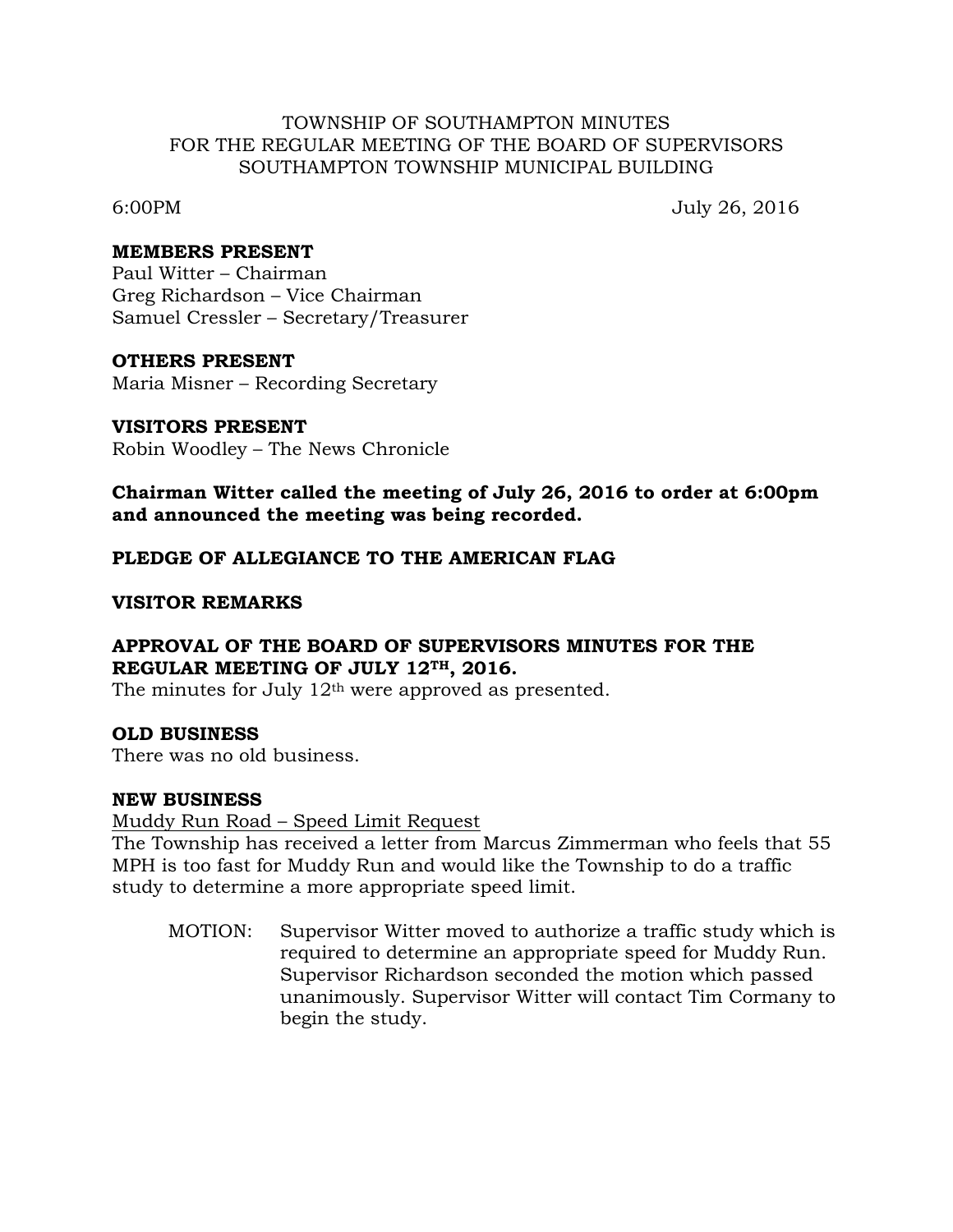# 2016 – Senior Center Agreement

Supervisor Cressler stated that the Township has received basically the same agreement that has been in place for approximately the last 10 years.

MOTION: Supervisor Richardson moved to accept the Senior Center Agreement. Supervisor Witter seconded the motion which passed unanimously.

# **SUBDIVISIONS**

# Duane Zimmerman – Bond Release

Maria Misner stated that the Township has received a letter from Ryan Clark stating that the project is basically complete with the possible exception of a matting issue.

MOTION: Supervisor Cressler moved to released bond based upon Ryan Clark's letter and inspection of the matting being installed. Supervisor Richardson seconded the motion which passed unanimously.

SD 2016-007 Paul & Pam Witter – Final Subdivision Plan

Maria Misner stated that this is a simple subdivision from Paul & Pam Witter and a conveyance to the neighbor James Weaver. There were no outstanding comments.

- MOTION: Supervisor Richardson moved to approve the non-building waiver for SD2016-007 Paul & Pam Witter. Samuel Cressler seconded the motion which passed. Supervisor Witter abstained.
- MOTION: Supervisor Richardson moved to approve the final Land Subdivision for SD2016-007 Paul & Pam Witter. Supervisor Cressler seconded the motion which passed. Supervisor Witter abstained.

# **REPORTS OF TOWNSHIP OFFICIALS AND AGENCIES**

Resignation from Planning Commission – Maria Misner stated that she received a letter of resignation from Dale Forney from the Planning Commission. He is moving to another Township. Mr. Forney has been an asset to the Commission. His term expires in 2018. A replacement will be needed for the September Planning meeting.

MOTION: Supervisor Witter moved to accept letters of interest to serve on the Planning Commission until August 23rd. Supervisor Richardson seconded the motion which passed unanimously.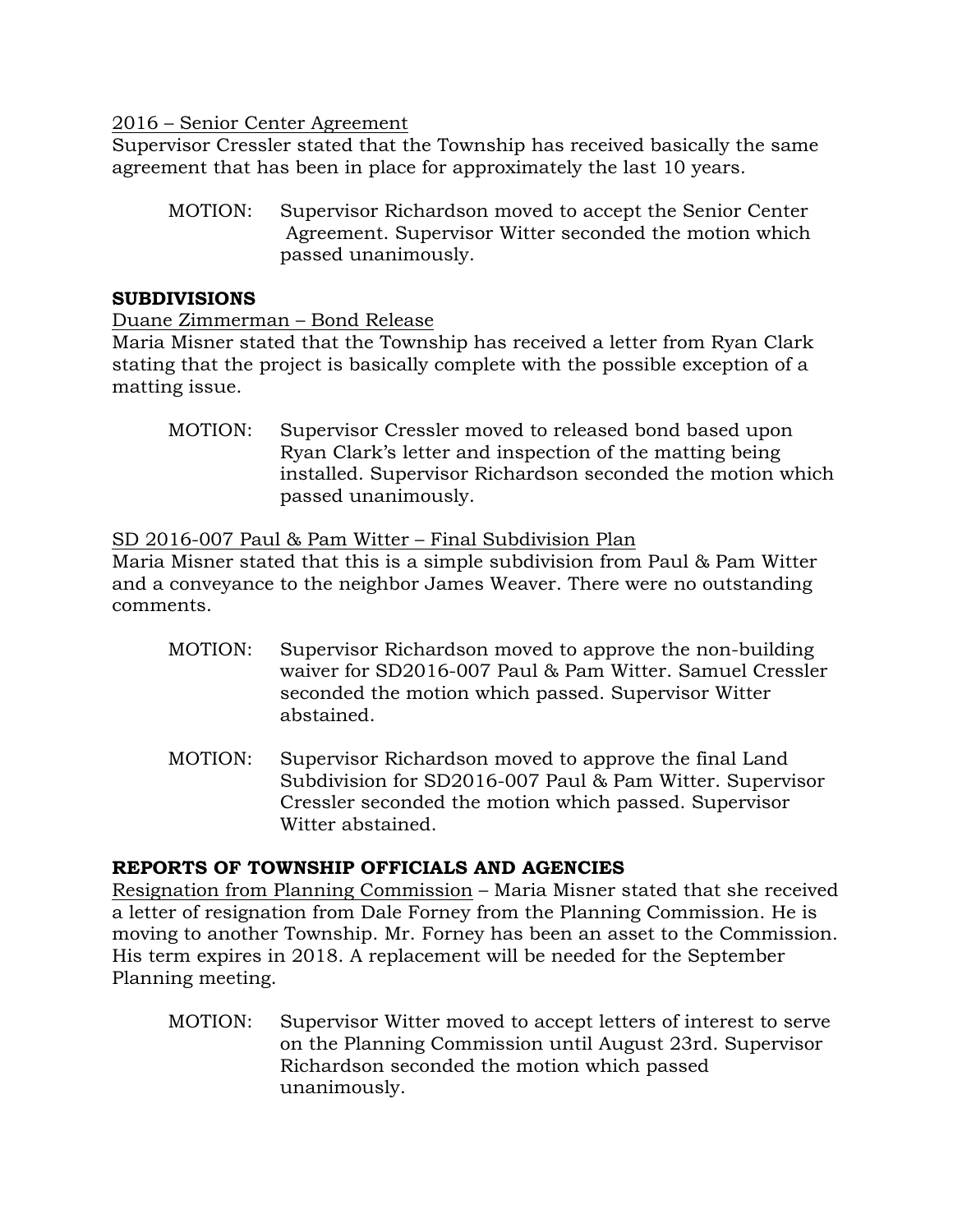### Newsletter

Maria stated that she needed articles or input for the Newsletter by mid-August so residents can have ample notification for Bulky Trash.

### Bulky Trash

Bulky Trash Days are Friday, September 30th from 12:00pm until 5:00pm and Saturday, October 1st from 7:00am until 12:00pm. There is still no change in the electronic collection status unless the Township wanted to start charging residents to recycle their electronics.

### Fall Fest

Maria Misner requested Fall Fest be held October 28th from 6:00-8:00pm with the same budget.

MOTION: Supervisor Richardson moved to approve Fall Fest to be held October 28th from 6:00-8:00pm with the same budget of \$500.

# Landscaping

Maria Misner reported that Kathy Durf has gotten references from Pinola Mulch for landscapers. Maria will be calling them to request quotes to landscape the front of the Township building.

# White Church Road Recreational Property

Maria Misner reported that at the last Park & Rec Authority meeting, Tim Hawkins, President of Shippensburg Soccer Club was present to request the use of the Pizza Hut soccer field. Over the course of the conversation, the shortage of fields in the Shippensburg area came up. Maria mentioned the possibility of using the White Church Road property that was donated to the Township for recreational purposes. The parcel is currently being leased for agricultural purposes. Mr. Hawkins said his club had funds and volunteers to help develop that field. Maria was requesting permission to pursue this.

After discussion it was determined that the field is available, a sketch plan and plan of how the field would be developed should be presented prior to final permission and discussion of conveyance.

# Burn Ban

MOTION: Supervisor Witter moved to implement a burn ban, effective July 26th. Supervisor Richardson seconded the motion which passed unanimously.